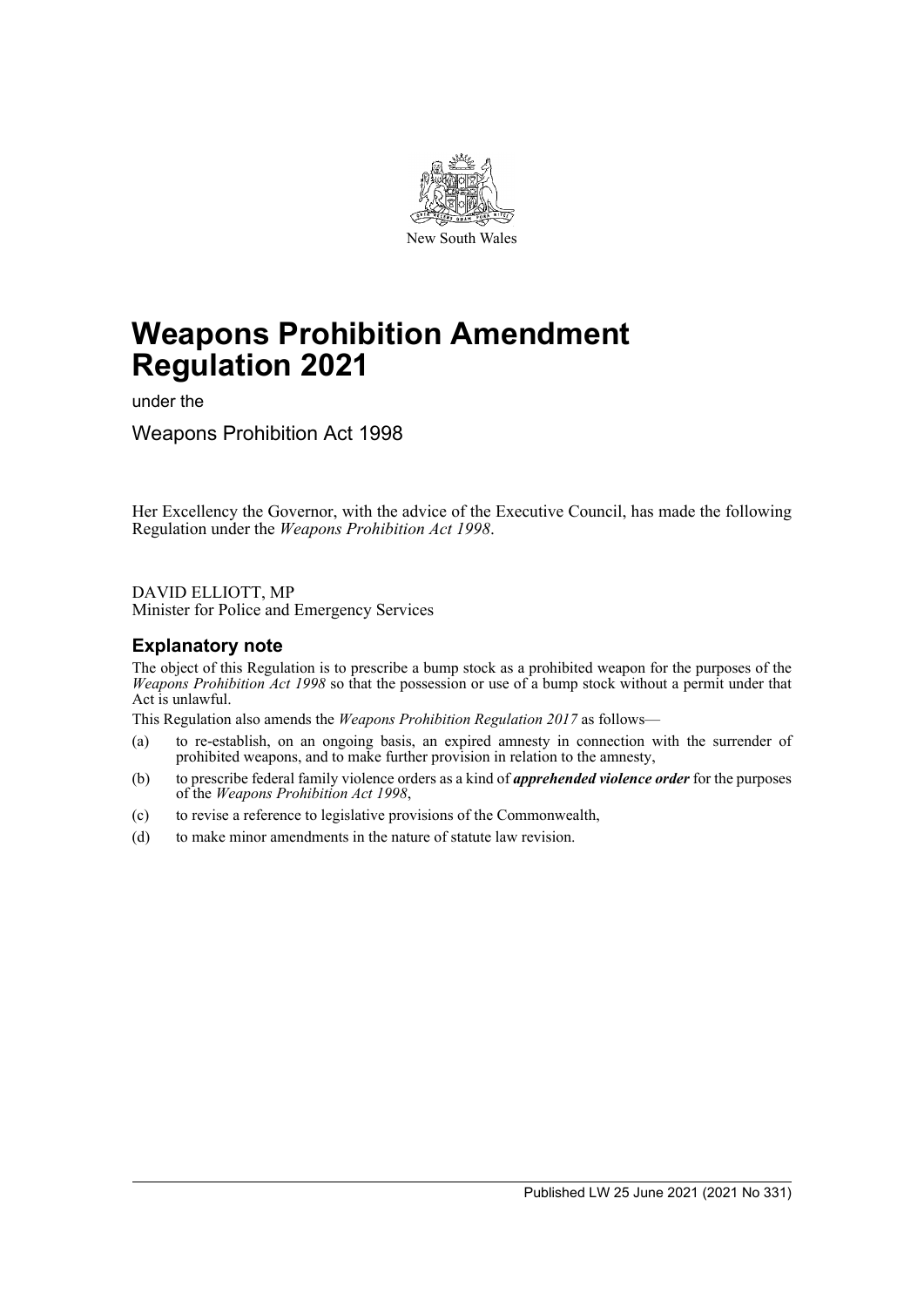# **Weapons Prohibition Amendment Regulation 2021**

under the

Weapons Prohibition Act 1998

#### **1 Name of Regulation**

This Regulation is the *Weapons Prohibition Amendment Regulation 2021*.

#### **2 Commencement**

- (1) This Regulation commences on the day on which it is published on the NSW legislation website, except as provided by subclause (2).
- (2) Schedule 1[5]–[11] commence on 1 July 2021.

# **3 Amendment of Weapons Prohibition Act 1998 No 127**

#### **Schedule 1 Prohibited weapons**

Insert after clause 4(9)—

(10) A **bump stock** or any other gunstock that is designed to enable the rapid and repeated firing of a self-loading firearm.